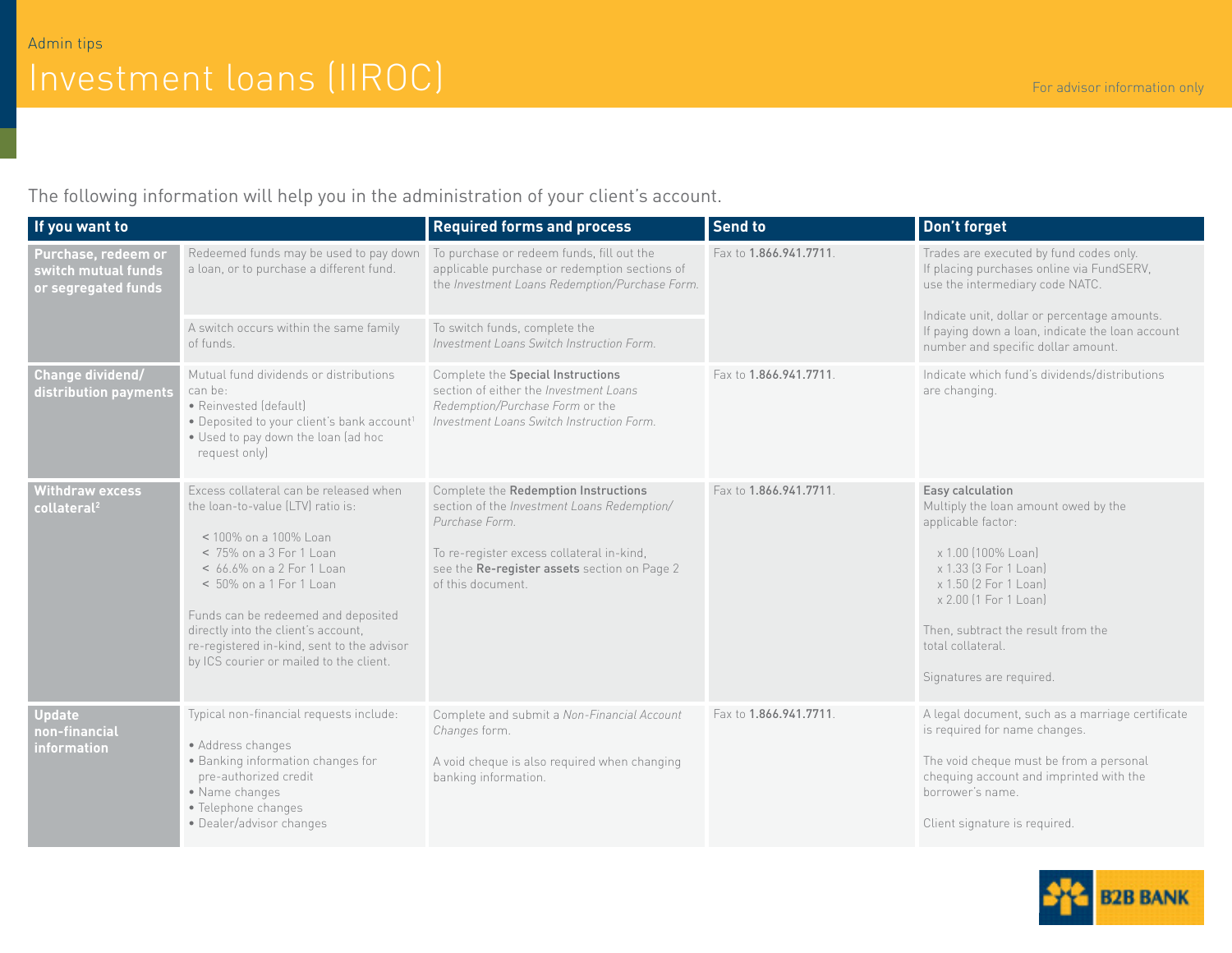## Investment loans (IIROC)

| If you want to                                                                                                 |                                                                                                                                                                                                                           | <b>Required forms and process</b>                                                                                                                                                                                                                | <b>Send to</b>                                                                                                                                         | Don't forget                                                                                                                                                                                                                           |
|----------------------------------------------------------------------------------------------------------------|---------------------------------------------------------------------------------------------------------------------------------------------------------------------------------------------------------------------------|--------------------------------------------------------------------------------------------------------------------------------------------------------------------------------------------------------------------------------------------------|--------------------------------------------------------------------------------------------------------------------------------------------------------|----------------------------------------------------------------------------------------------------------------------------------------------------------------------------------------------------------------------------------------|
| <b>Pledge additional</b><br>collateral $^{\rm 3}$                                                              | We accept collateral in-kind or<br>dealer-placed and settled wire order<br>purchases that increase the collateral<br>of a loan.                                                                                           | If funds are being pledged in-kind, complete:<br>. The Pledge Letter for mutual funds.<br>• A Notice of Investments for segregated funds.                                                                                                        | Fax to 1.866.941.7711                                                                                                                                  | Trades are executed by fund codes only.<br>If placing purchases online via FundSERV,<br>use the intermediary code NATC.<br>Indicate unit, dollar or percentage amounts.                                                                |
| Re-register<br>assets                                                                                          | Funds can be re-registered in-kind when:<br>• The loan has excess collateral.<br>. The loan has been paid in full. Funds can<br>be re-registered in the client's name or<br>as instructed.                                | Complete the Investment Loans Switch<br>Instruction Form.                                                                                                                                                                                        | Fax to 1.866.941.7711                                                                                                                                  | Trades are executed by fund codes only.<br>If placing purchases online via FundSERV,<br>use the intermediary code NATC.<br>Indicate unit, dollar or percentage amounts.                                                                |
| Increase the<br>amortization<br>of the loan to its<br>original period                                          | Increasing the amortization of a loan may<br>lower the monthly loan payment amount.                                                                                                                                       | To extend the amortization, complete and submit<br>a new Investment Loan Application.                                                                                                                                                            | Mail original documents to:<br><b>B2B Bank, Investment Lending</b><br>199 Bay Street, Suite 600<br>PO Box 279 STN Commerce Court<br>Toronto ON M5L 0A2 | You and your client must sign the Investment<br>Loan Application form.<br>Proof of income and proof of assets required.                                                                                                                |
| <b>Change the principal</b><br>amount of the loan $^4$                                                         | Principal loan amounts can be increased<br>or decreased without a penalty or fees.<br>Changes to the principal may affect<br>monthly payments. For Interest Only<br>loans, amounts will be adjusted on a<br>yearly basis. | To increase the principal loan amount, complete<br>and submit a new Investment<br>Loan Application.<br>To decrease the principal loan amount, send<br>a cheque payable to B2B Bank, along with the<br>Investment Loans Redemption/Purchase Form. | Mail original documents to:<br><b>B2B Bank, Investment Lending</b><br>199 Bay Street, Suite 600<br>PO Box 279 STN Commerce Court<br>Toronto ON M5L 0A2 | If the principal amount of the loan is decreased,<br>the monthly payment can be reduced at the<br>borrower's request. This can be indicated in a<br>letter of direction. <sup>5</sup><br>Proof of income and proof of assets required. |
| <b>Change monthly</b><br>payment type from<br><b>Principal &amp; Interest</b><br>to Interest Only <sup>4</sup> | This request may decrease the<br>monthly payment.                                                                                                                                                                         | Complete and submit a new Investment<br>Loan Application.                                                                                                                                                                                        | Mail original documents to:<br><b>B2B Bank, Investment Lending</b><br>199 Bay Street, Suite 600<br>PO Box 279 STN Commerce Court<br>Toronto ON M5L 0A2 | To calculate monthly payments for your client,<br>refer to our Investment Loans Calculator at<br>b2bbank.com.<br>Proof of income and proof of assets required.                                                                         |
| <b>Change the monthly</b><br>payment type from<br>Interest Only to<br><b>Principal &amp; Interest</b>          | This request may increase the<br>monthly payment.                                                                                                                                                                         | Complete and submit a letter of direction. <sup>5</sup>                                                                                                                                                                                          | Fax to 1.866.941.7711                                                                                                                                  | Payments will be based on a 20 year<br>amortization period.<br>To calculate monthly payments for your client,<br>refer to our Investment Loans Calculator at<br>b2bbank.com.                                                           |
| <b>Recalculate monthly</b><br>payments (initiated<br>by the borrower)                                          | Recalculating monthly payments<br>may increase or decrease the<br>payment amount.                                                                                                                                         | Complete and submit a letter of direction. <sup>5</sup>                                                                                                                                                                                          | Fax to 1.866.941.7711                                                                                                                                  | To calculate monthly payments for your client,<br>refer to our Investment Loans Calculator at<br>b2bbank.com.                                                                                                                          |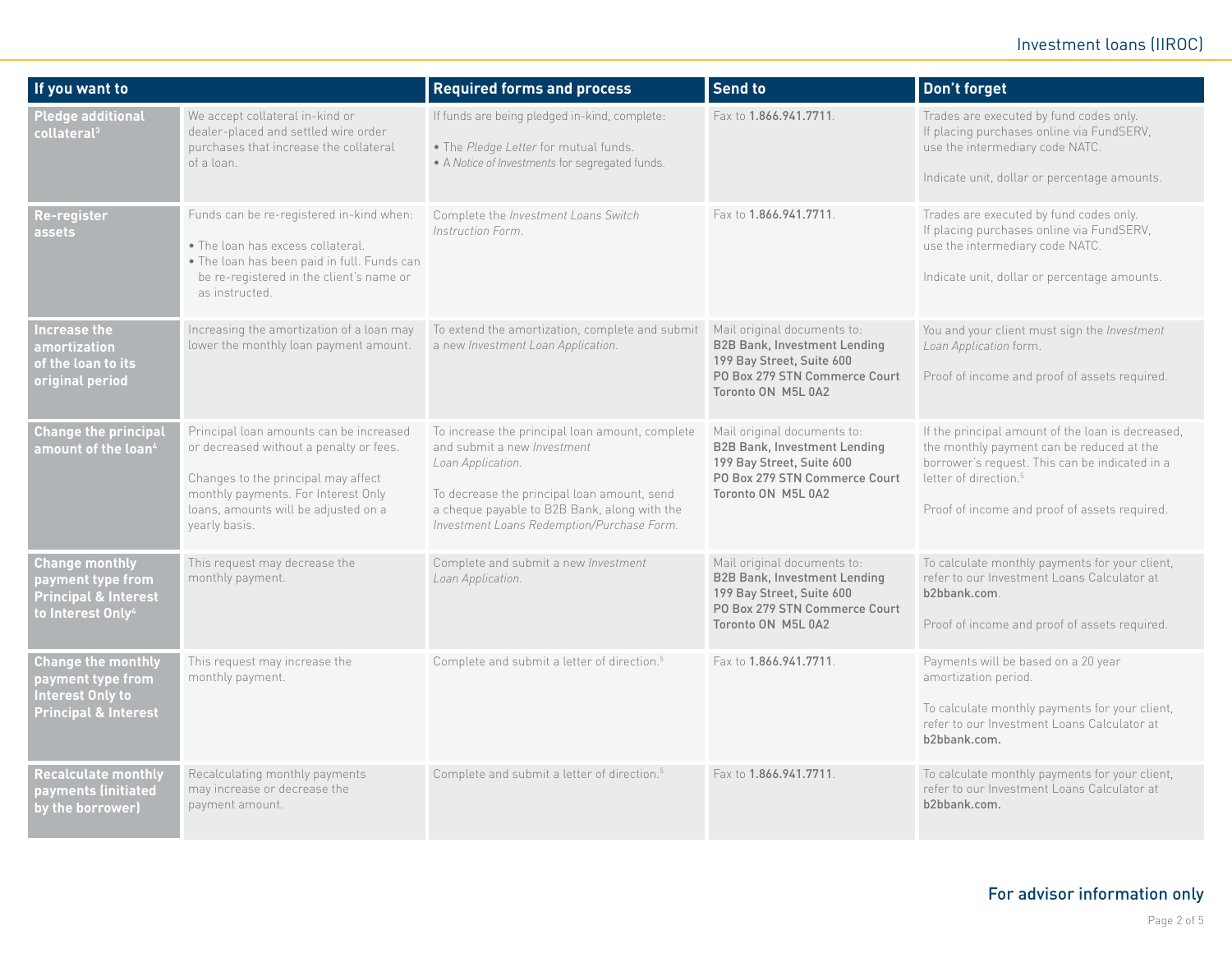## Investment loans (IIROC)

| If you want to                                                                                                                     |                                                                                                                                                                                                                                                                                                   | <b>Required forms and process</b>                                                                                                                                                                                                                                                                                                                                                                                                                                                                                                                                                                                                                                                                                                                                                                                   | <b>Send to</b>                                                                                                                                         | Don't forget                                                                                                                                                                                                                                                                                                                        |
|------------------------------------------------------------------------------------------------------------------------------------|---------------------------------------------------------------------------------------------------------------------------------------------------------------------------------------------------------------------------------------------------------------------------------------------------|---------------------------------------------------------------------------------------------------------------------------------------------------------------------------------------------------------------------------------------------------------------------------------------------------------------------------------------------------------------------------------------------------------------------------------------------------------------------------------------------------------------------------------------------------------------------------------------------------------------------------------------------------------------------------------------------------------------------------------------------------------------------------------------------------------------------|--------------------------------------------------------------------------------------------------------------------------------------------------------|-------------------------------------------------------------------------------------------------------------------------------------------------------------------------------------------------------------------------------------------------------------------------------------------------------------------------------------|
| <b>Modify banking</b><br>information for<br>pre-authorized<br>debit purposes                                                       | Advisors must notify B2B Bank when a<br>borrower changes their banking information.                                                                                                                                                                                                               | Complete and submit a Pre-Authorized Debit<br>Agreement and a void cheque when changing<br>banking information.                                                                                                                                                                                                                                                                                                                                                                                                                                                                                                                                                                                                                                                                                                     | Fax to 1.866.941.7711.                                                                                                                                 | The void cheque must be from a personal<br>chequing account and imprinted with the<br>borrower's name.<br>A pre-authorized debit form authorized by the<br>client's bank (stamped) may also be submitted<br>instead of a void cheque.                                                                                               |
| <b>Convert margin call</b><br>to no margin call or<br>vice versa <sup>4</sup>                                                      | Depending on market conditions,<br>borrowers may switch between margin<br>call and no margin call options.                                                                                                                                                                                        | From margin call to no margin call: complete<br>and submit a new Investment Loan Application.<br>From no margin call to margin call: complete<br>and submit at letter of direction. <sup>5</sup>                                                                                                                                                                                                                                                                                                                                                                                                                                                                                                                                                                                                                    | Mail original documents to:<br><b>B2B Bank, Investment Lending</b><br>199 Bay Street, Suite 600<br>PO Box 279 STN Commerce Court<br>Toronto ON M5L 0A2 | You and your client must sign the<br>Investment Loan Application.<br>The loan will not be adjudicated.                                                                                                                                                                                                                              |
| <b>Convert from a</b><br><b>B2B Bank Standard</b><br>Loan to a B2B Bank<br><b>Distribution Alliance</b><br><b>Mutual Fund Loan</b> | To benefit from Distribution Alliance<br>preferred rates, an existing B2B Bank<br>Standard Loan can be converted to<br>a mutual fund loan under one of our<br>Distribution Alliance programs.<br>Distribution Alliance loans can only<br>hold funds manufactured by one<br>Distribution Alliance. | Complete and submit a new Investment Loan<br>Application for the applicable mutual fund<br>Distribution Alliance program.<br>Redeeming and purchasing fund(s) is not<br>necessary if the fund(s) held within the Standard<br>Loan belong to the same family of funds offered<br>by the chosen Distribution Alliance. Complete<br>and submit the Distribution Alliance Program<br>Letter of Privilege with the new loan application.<br>Redeeming fund(s) is necessary only for<br>those funds that do not qualify for the chosen<br>Distribution Alliance. Proceeds can be used to<br>purchase eligible Distribution Alliance fund(s).<br>Complete and submit the Investment Loans<br>Redemption/Purchase Form and the Distribution<br>Alliance Program Letter of Privilege along with the<br>new loan application. | Mail original documents to:<br><b>B2B Bank, Investment Lending</b><br>199 Bay Street, Suite 600<br>PO Box 279 STN Commerce Court<br>Toronto ON M5L 0A2 | The Distribution Alliance Program Letter of<br>Privilege is available at b2bbank.com/forms or by<br>contacting the Distribution Alliance directly for the<br>copy included with their loan application.<br>When switching between the various loan<br>programs offered by B2B Bank, the investment<br>loan will not be adjudicated. |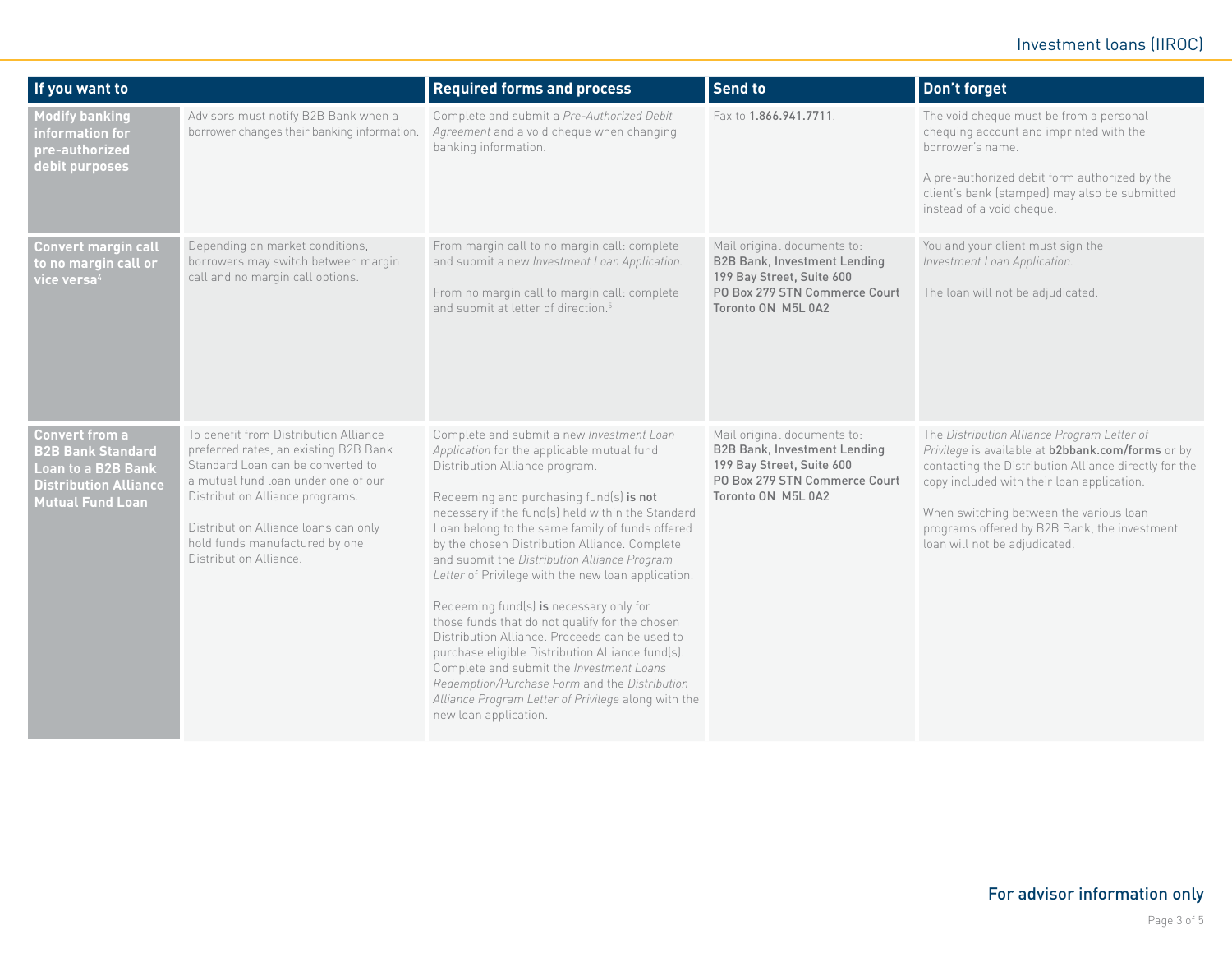## Investment loans (IIROC)

| If you want to                                                                                                                     |                                                                                                                                                                                                                                                                                                                           | <b>Required forms and process</b>                                                                                                                                                                                                                                                                                                                                                                                                                                                                                                                                                                                                                                                                                                                                                                          | <b>Send to</b>                                                                                                                                                                        | Don't forget                                                                                                                                                                                                                                                              |
|------------------------------------------------------------------------------------------------------------------------------------|---------------------------------------------------------------------------------------------------------------------------------------------------------------------------------------------------------------------------------------------------------------------------------------------------------------------------|------------------------------------------------------------------------------------------------------------------------------------------------------------------------------------------------------------------------------------------------------------------------------------------------------------------------------------------------------------------------------------------------------------------------------------------------------------------------------------------------------------------------------------------------------------------------------------------------------------------------------------------------------------------------------------------------------------------------------------------------------------------------------------------------------------|---------------------------------------------------------------------------------------------------------------------------------------------------------------------------------------|---------------------------------------------------------------------------------------------------------------------------------------------------------------------------------------------------------------------------------------------------------------------------|
| <b>Switch between</b><br><b>B2B Bank Distribution</b><br><b>Alliance Programs</b>                                                  | Switching between mutual fund and or<br>segregated fund Distribution Alliance loan<br>programs is permitted.                                                                                                                                                                                                              | If changing to a mutual fund Distribution Alliance<br>Program: complete in full and submit the Letter of<br>Direction - Distribution Alliance Program (DAP)<br>change request<br>For all accounts moving from B2B Bank pledged<br>accounts to B2B Bank Dealer Services pledged<br>accounts, the original Securities Control<br>Agreement is also required.<br>The applicable B2B Bank dealer's Mutual Fund<br>Trade Ticket is required only if B2B Bank Dealer<br>Services is required to place manual orders.<br>If changing to a segregated funds Distribution<br>Alliance Program in addition to the LOD, include<br>the Assignment, Hypothecation, Acknowledgement<br>and Direction and the B2B Bank Segregated Fund<br>Trade Ticket.<br>The original segregated fund application is<br>also required. | Mail original documents to:<br><b>B2B Bank, Investment Lending</b><br>199 Bay Street, Suite 600<br>PO Box 279 STN Commerce Court<br>Toronto, ON M5L 0A2<br>Fax: 416.941.7714          | When switching between the various loan<br>programs offered by B2B Bank, the investement<br>loan will not be re-adjudicated and all the terms<br>and conditions will remain the same.<br>Visit b2bbank.com for all B2B Bank forms                                         |
| <b>Convert from a</b><br><b>B2B Bank Standard</b><br><b>Loan to a B2B Bank</b><br><b>Select Loan</b><br><b>Change the existing</b> | To benefit from the Select Program<br>discounted rates, an existing mutual fund<br>B2B Bank Standard Loan can be converted<br>to a mutual fund loan holding funds from<br>multiple B2B Bank alliances.<br>The B2B Bank Select Loan Program is not<br>available for segregated funds.<br>Convert to and from any available | Complete and submit a new Investment<br>Loan Application.<br>Redeeming and purchasing fund(s) is not<br>necessary if the fund(s) held within the Standard<br>Loan are those offered by current Distribution<br>Alliances. Complete and submit the Select Loan<br>Letter of Privilege with the new loan application.<br>Redeeming fund(s) is necessary only for those<br>that are not offered by current Distribution<br>Alliances. Proceeds can be used to purchase<br>eligible fund(s). Complete and submit the<br>Investment Loans Redemption/Purchase Form<br>and the Select Letter of Privilege along with the<br>new loan application.<br>Complete and submit a new Investment                                                                                                                        | Mail original documents to:<br><b>B2B Bank, Investment Lending</b><br>199 Bay Street, Suite 600<br>PO Box 279 STN Commerce Court<br>Toronto ON M5L 0A2<br>Mail original documents to: | The Letter of Privilege for the B2B Bank<br>Select Loan Program can be found under<br>b2bbank.com/forms.<br>When switching between the various loan<br>programs offered by B2B Bank, the investment<br>loan will not be adjudicated.<br>Pledged funds must be in the name |
| investment loan type                                                                                                               | B2B Bank Investment Loan type.                                                                                                                                                                                                                                                                                            | Loan Application.<br>A Pledge Letter and/or cheque payable to<br>B2B Bank may be required depending on loan type.                                                                                                                                                                                                                                                                                                                                                                                                                                                                                                                                                                                                                                                                                          | B2B Bank, Investment Lending<br>199 Bay Street, Suite 600<br>PO Box 279 STN Commerce Court<br>Toronto ON M5L 0A2                                                                      | of the borrower.<br>Any excess collateral can be released back<br>to the borrower.                                                                                                                                                                                        |